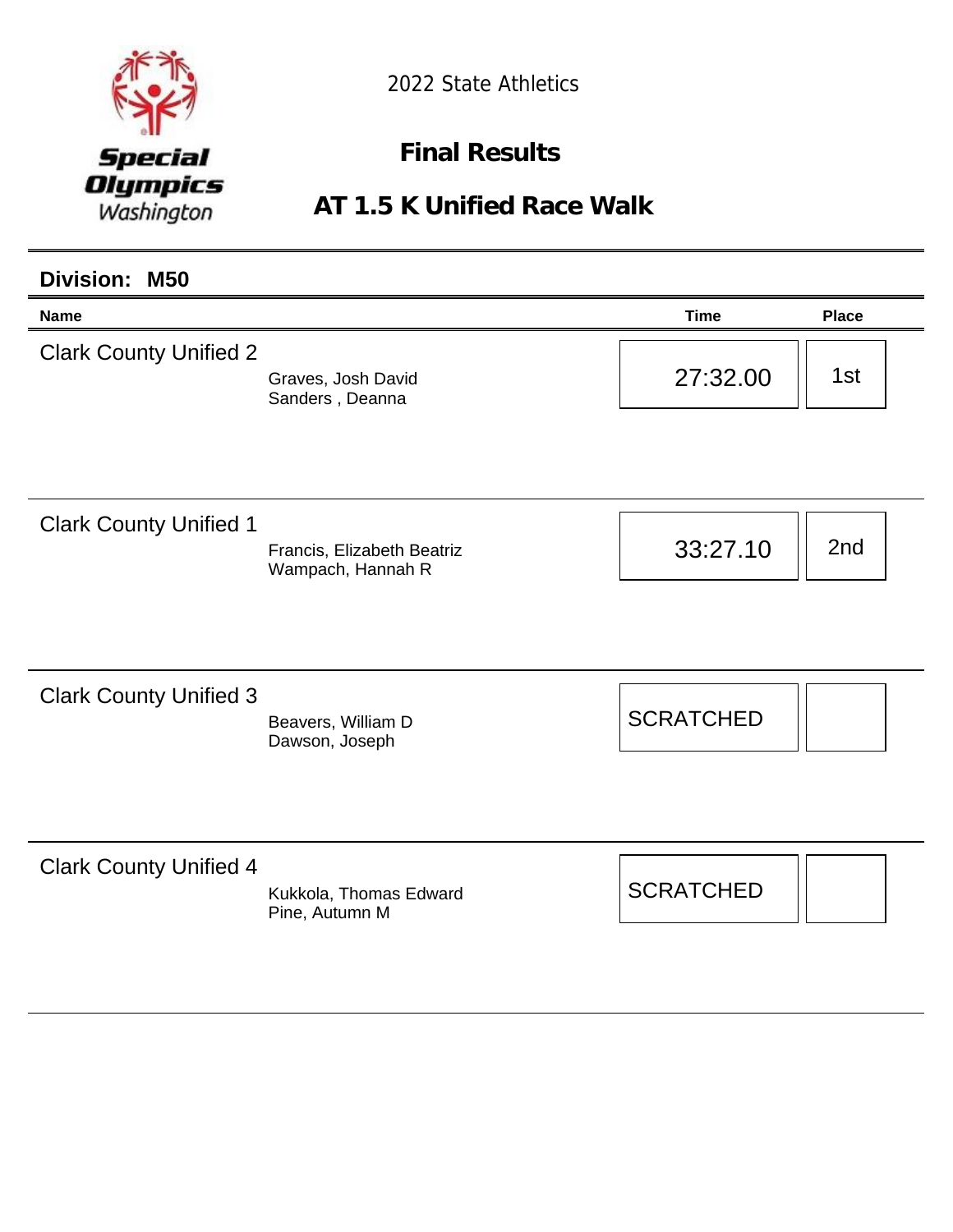

### **Final Results**

*Alympics*<br>Washington 3000 M Unified Team Running (2 person)

| Division: M103                                                    |          |              |
|-------------------------------------------------------------------|----------|--------------|
| <b>Name</b>                                                       | Time     | <b>Place</b> |
| <b>Pierce County Unified 1</b><br>Bowman, Timothy<br>Bowman, Paul | 39:33.00 | 1st          |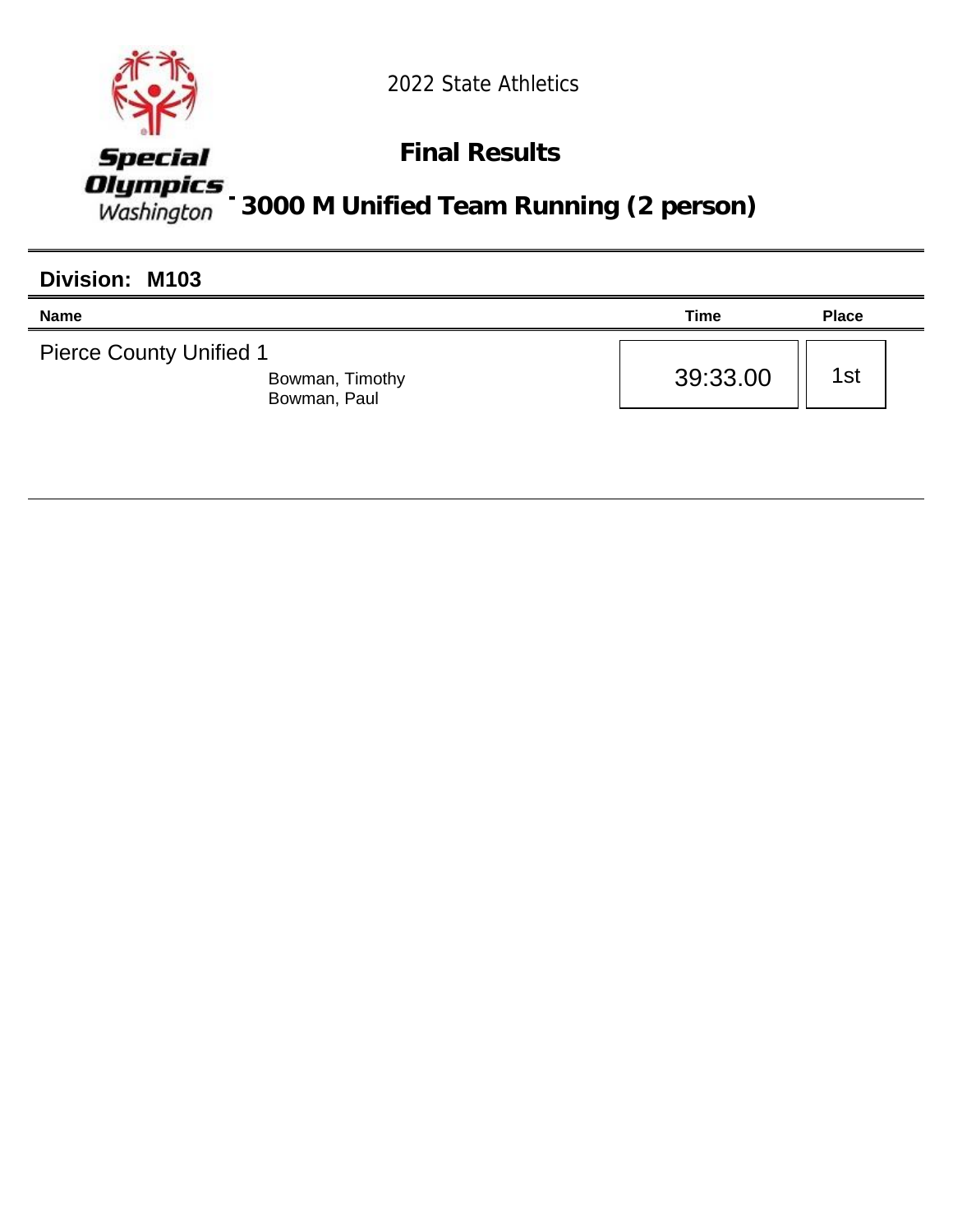

**Final Results** 

| Division: M301                     |                                                                                                                                                 |                  |              |
|------------------------------------|-------------------------------------------------------------------------------------------------------------------------------------------------|------------------|--------------|
| <b>Name</b>                        |                                                                                                                                                 | <b>Time</b>      | <b>Place</b> |
| <b>ISD Team 1</b>                  | Atwood, Joshua<br>Mccabe, Lauren Elizabeth<br>Nickerson, Tessa Maenique<br>Taaffe, Hannah                                                       | 02:14.70         |              |
| <b>ISD Team 2</b>                  | Dean, Hannah<br>Jorgenson, Hannah<br>Li, Yikuan<br>Mcdougall, Cade Edgar                                                                        | 01:26.80         |              |
| <b>S/BL Spanthers Relay Team 1</b> | Docken, Drake<br>Fisher, Max Stephen<br>Glenn, Deverau Justice<br>Roberts, Bailey Rose                                                          | <b>SCRATCHED</b> |              |
| <b>Tahoma Bears High School</b>    | Marcus, Brayden Alexander<br>Mccarter, Magnus<br>Price, Jordan Douglas<br>Rosen, Brian Solomon<br>Wiggins, Sawyer Burke<br>Wright, William Alan | <b>SCRATCHED</b> |              |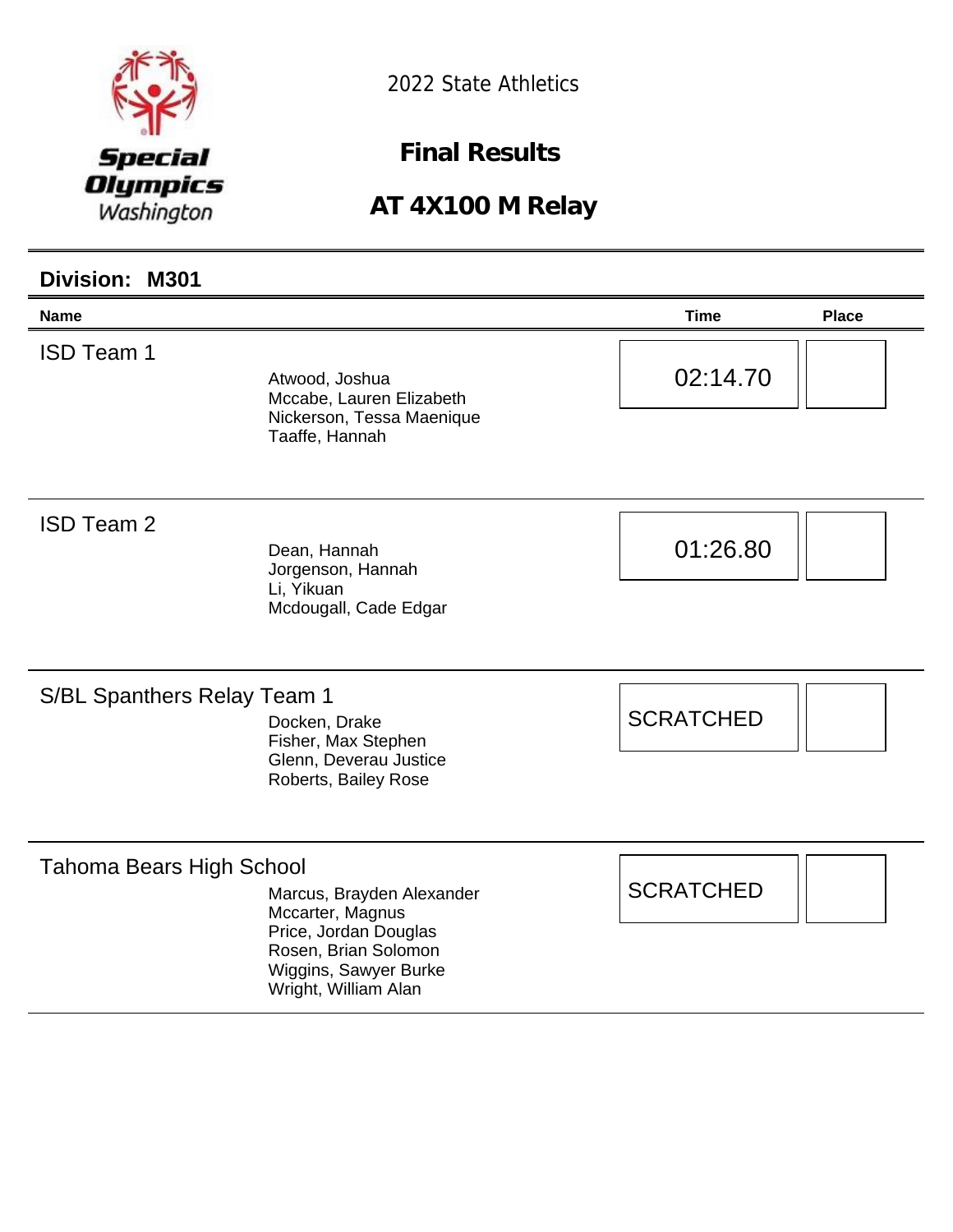

**Final Results** 

| <b>Division: M302</b>       |                                                                                                  |                  |                 |
|-----------------------------|--------------------------------------------------------------------------------------------------|------------------|-----------------|
| <b>Name</b>                 |                                                                                                  | <b>Time</b>      | <b>Place</b>    |
| IC Purple relay             | Benson, Sean Davis<br>Birdsey, William<br>Lord, Corey<br>Searing, William George                 | 00:57.70         | 1st             |
| <b>Pierce County Team 1</b> | Bishop, Jalen<br>Hamlin, Joel Peter<br>Rice, Andrew<br>Woods, Christian                          | 00:58.00         | 2 <sub>nd</sub> |
| LVK <sub>R3</sub>           | Bailey, Robert Leroy<br>Loveland, Cole Lee<br>Martin, Miles Mathew<br>Mendez, Kellen Karl-Eugene | 01:01.50         | 3rd             |
| Tri Cities Relay #1         | Diaz, Flor Elva<br>Mundy, Wayne<br>Pelayo, Eddie<br>Ramos, Alejandro                             | 01:10.50         | 4th             |
| MV Relay 1                  | Carter, Sean Patrick<br>Peterson, Evan<br>Plourd, Sarah                                          | <b>SCRATCHED</b> |                 |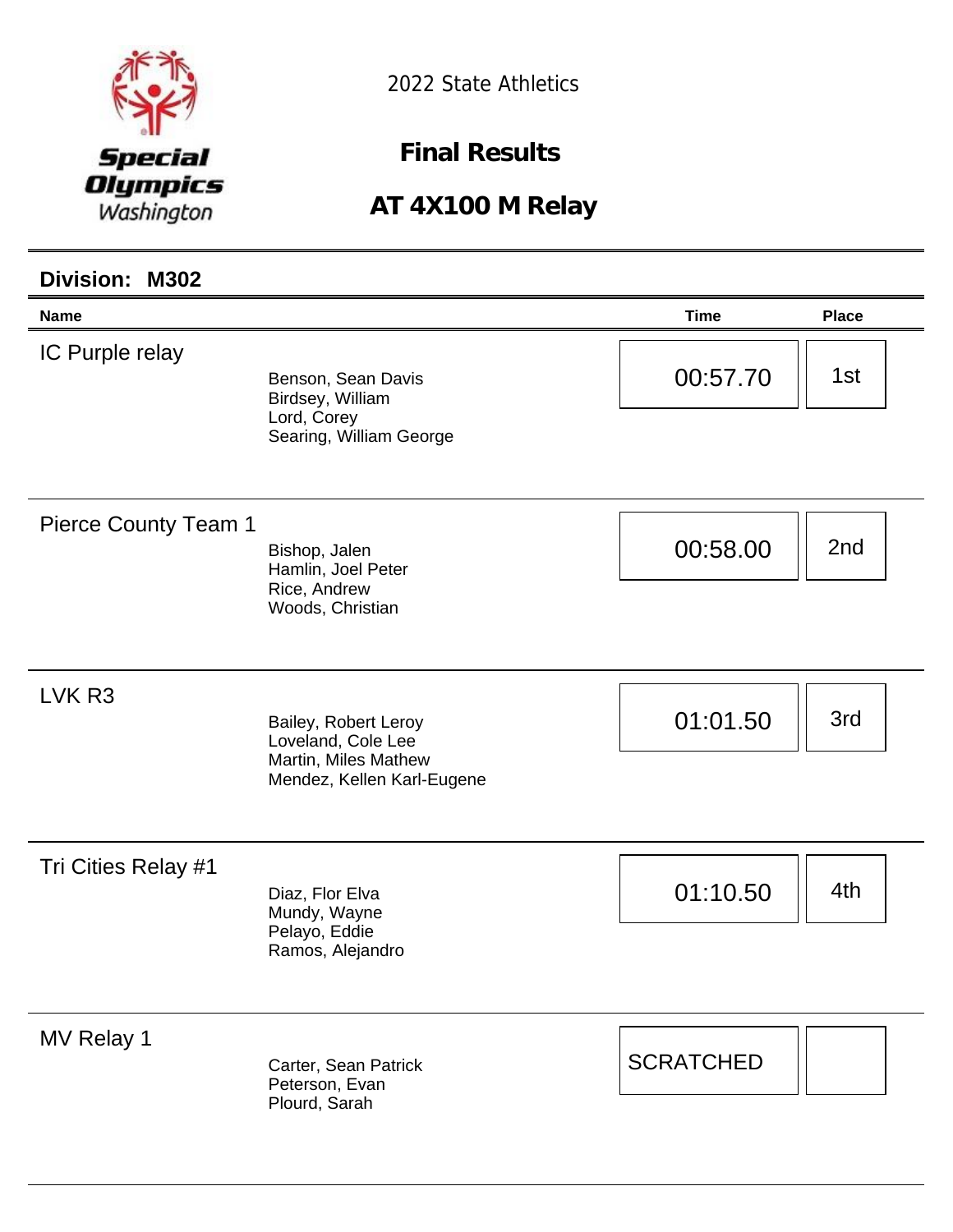

**Final Results** 

| Division: M303          |                                                                                                                       |                  |              |
|-------------------------|-----------------------------------------------------------------------------------------------------------------------|------------------|--------------|
| <b>Name</b>             |                                                                                                                       | <b>Time</b>      | <b>Place</b> |
| EoS Relay Team 2        | Mcpoland, Devin Andrew<br>Nelson, Nathan Janek<br>Peery, Amanda Maria<br>See, Norman                                  | 01:13.60         | 1st          |
| <b>MBF Relay Team 1</b> | Fryberg, Tyler Anthony<br>Kipperberg, Brock William<br>Peyton, Andrew<br>Vanney, Jerry Roger<br>Weaver, Zachary Scott | 01:13.60         | 1st          |
| South Kitsap R1         | Beyers, William<br>Pearson, Matthew Steven<br>Sipila, John<br>Skelton, Shaneey<br>Van Buskirk, Jack Theodore          | 01:14.60         | 3rd          |
| <b>Clallam Relay 1</b>  | Bonham, Garet Reed<br>Carder, Robert Thomas<br>Meyer, Kenny<br>Rudolf, Michael<br>Stauss, David                       | 01:22.30         | 4th          |
| Moses Lake Relay #1     | Fiess, Mark<br>Yearout, Steven                                                                                        | <b>SCRATCHED</b> |              |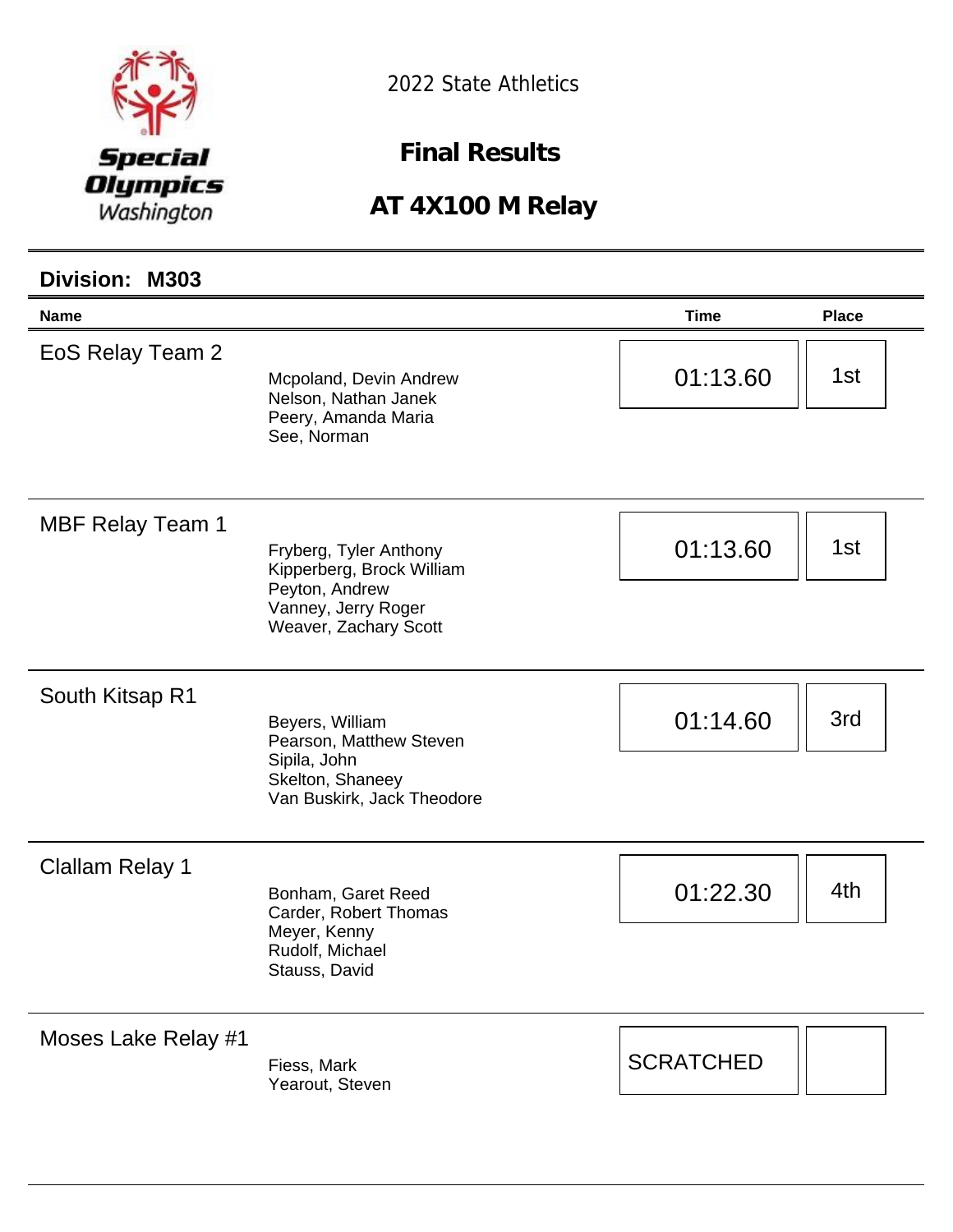

**Final Results** 

#### **AT 4X100 M Relay**

### **Name Time Place Division: M304** Pierce County Relay 2 Baylis, Josiah Raphael Steven Bowman, Timothy James, Ted W Rasmussen, Allen Aasmund  $01:13.50$  || 1st EoS Relay Team 1 Adams, Trevor Knowlan, Steven Shimabukuro, Allison Tousley, Nevin Sean Whissiel, Mary J  $01:25.00$  | 2nd NSS Relay Team #1 Borchers, Leto Cian Madison, Candace Schroeder, Christopher  $01:33.20$  | 3rd West Plains Relay #1 Andrews, Terra Jolene Chandler, Gregory Lynn Massagee, Mikal Anthony Savage, Richard **SCRATCHED** Whitman County CougarsRelay Team 1 **SCRATCHED**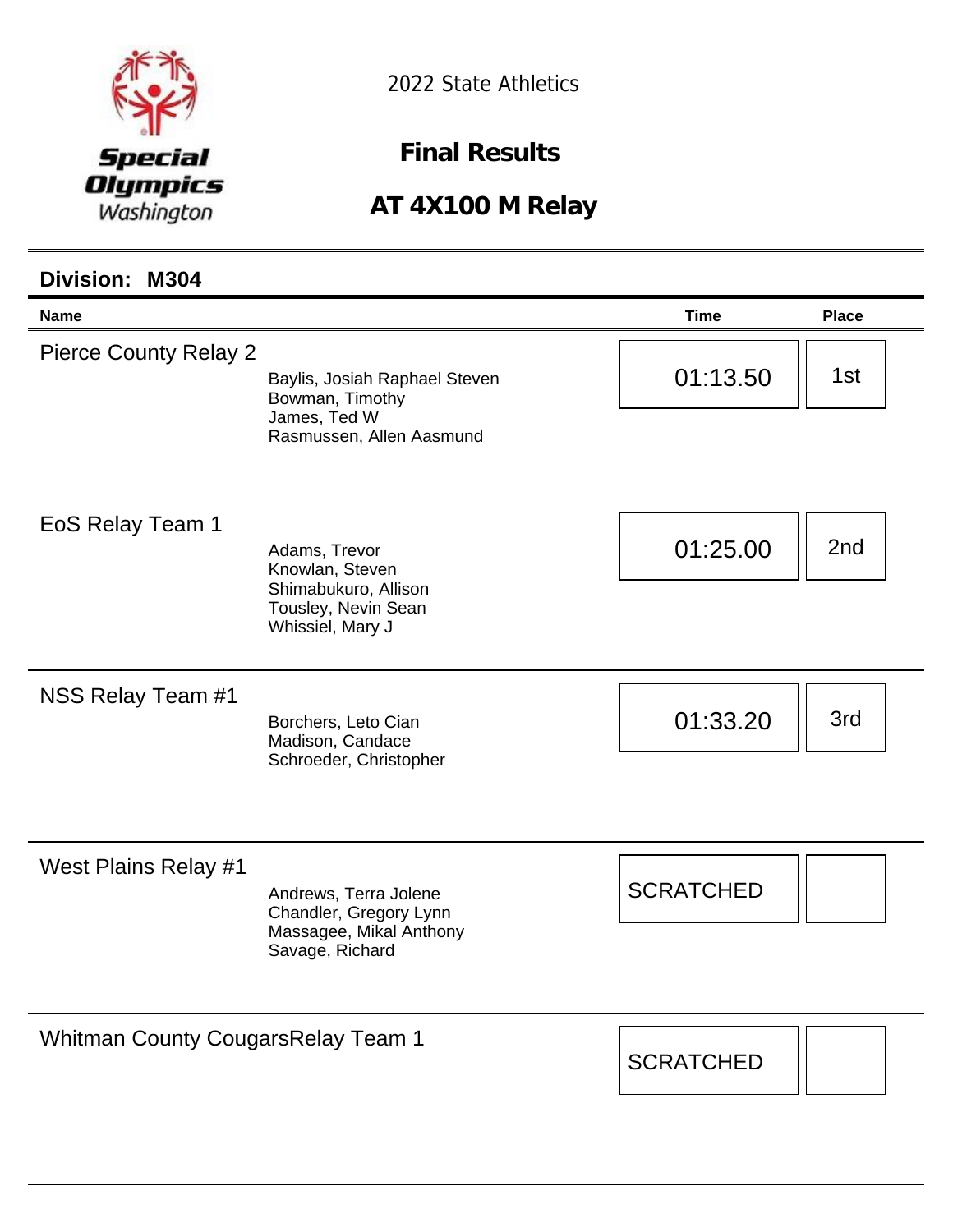

**Final Results** 

| Division: M305    |                                                                                                             |                  |              |
|-------------------|-------------------------------------------------------------------------------------------------------------|------------------|--------------|
| <b>Name</b>       |                                                                                                             | <b>Time</b>      | <b>Place</b> |
| LVK <sub>R1</sub> | Fike, Chrissy<br>Johnson, Athena<br>Lawrence, Paige<br>Paschke, Krystal Marie<br>Paschke, Michael Thomas    | 01:33.40         | 1st          |
| IC Gold relay     | Horvath, Blake<br>Mccarthy, Kevin<br>Sinnema, Daniel Thomas<br>Wah, Nick Ryan                               | 01:43.30         | 2nd          |
| SV Team A         | Barrere, Dominic<br>Glenn, Kelsey<br>Howe, Kevin Michael<br>Kitz, Jessica Mary<br>Vanzant, Jerry David      | 01:59.90         | 3rd          |
| Othello Relay #1  | Gonzalez, Jose<br>Macugay, Narciso Cruz<br>Cambron-Dominquez, Areli<br>Bauman, Kyle<br>Lembcke, Megan Alsye | <b>SCRATCHED</b> |              |
| Walla Relay #1    | Copeland, Aubree Louise<br>Gaines, Megan Taylor                                                             | <b>SCRATCHED</b> |              |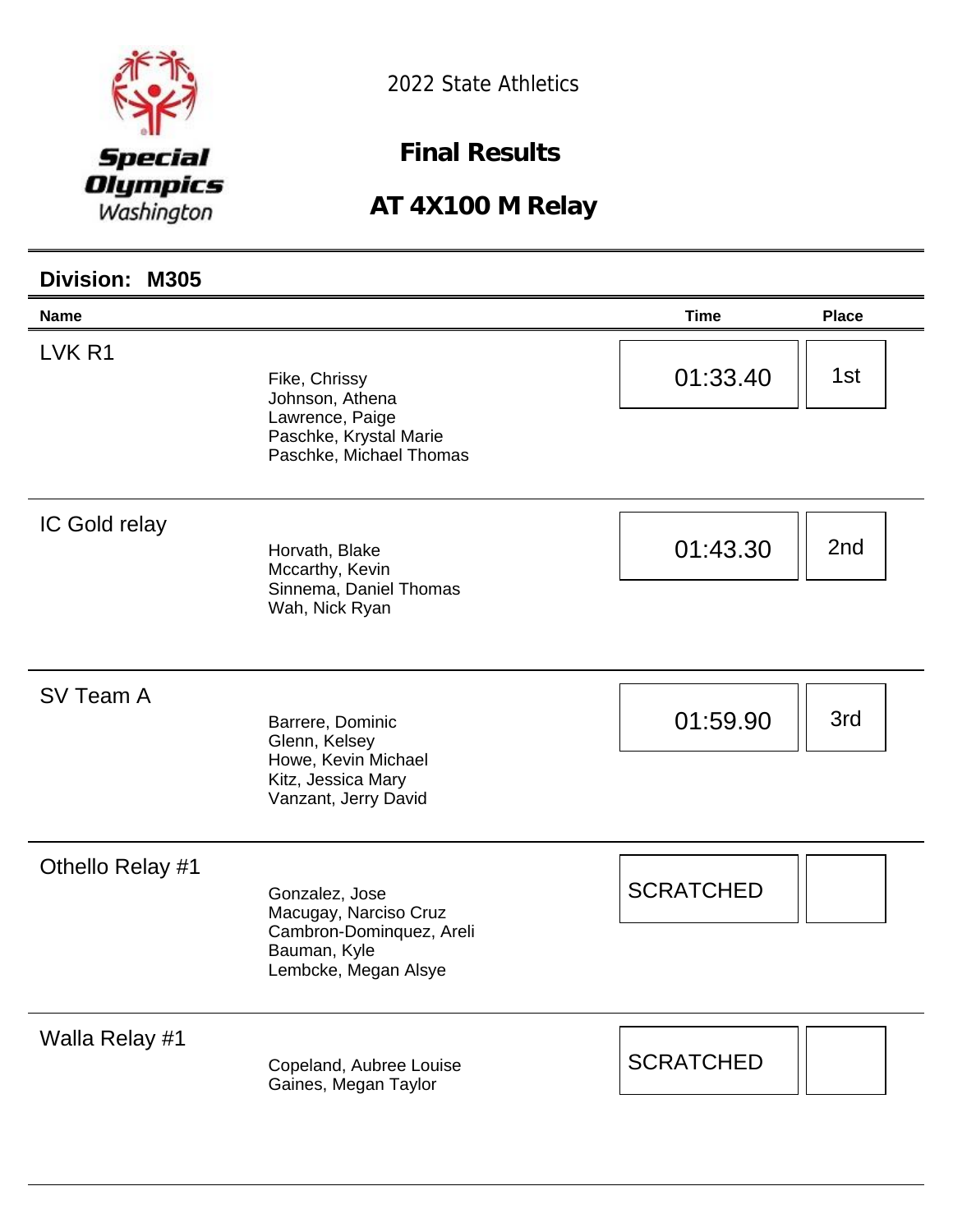

**Final Results** 

| <b>Division: M306</b> |                                                                                      |          |              |
|-----------------------|--------------------------------------------------------------------------------------|----------|--------------|
| <b>Name</b>           |                                                                                      | Time     | <b>Place</b> |
| LVK R <sub>2</sub>    | Engstrom, Shane D<br>Gilchrist, Emma Rose<br>Harlow, Alexis<br>Marie, Brooklyn Grace | 07:26.70 | 1st          |